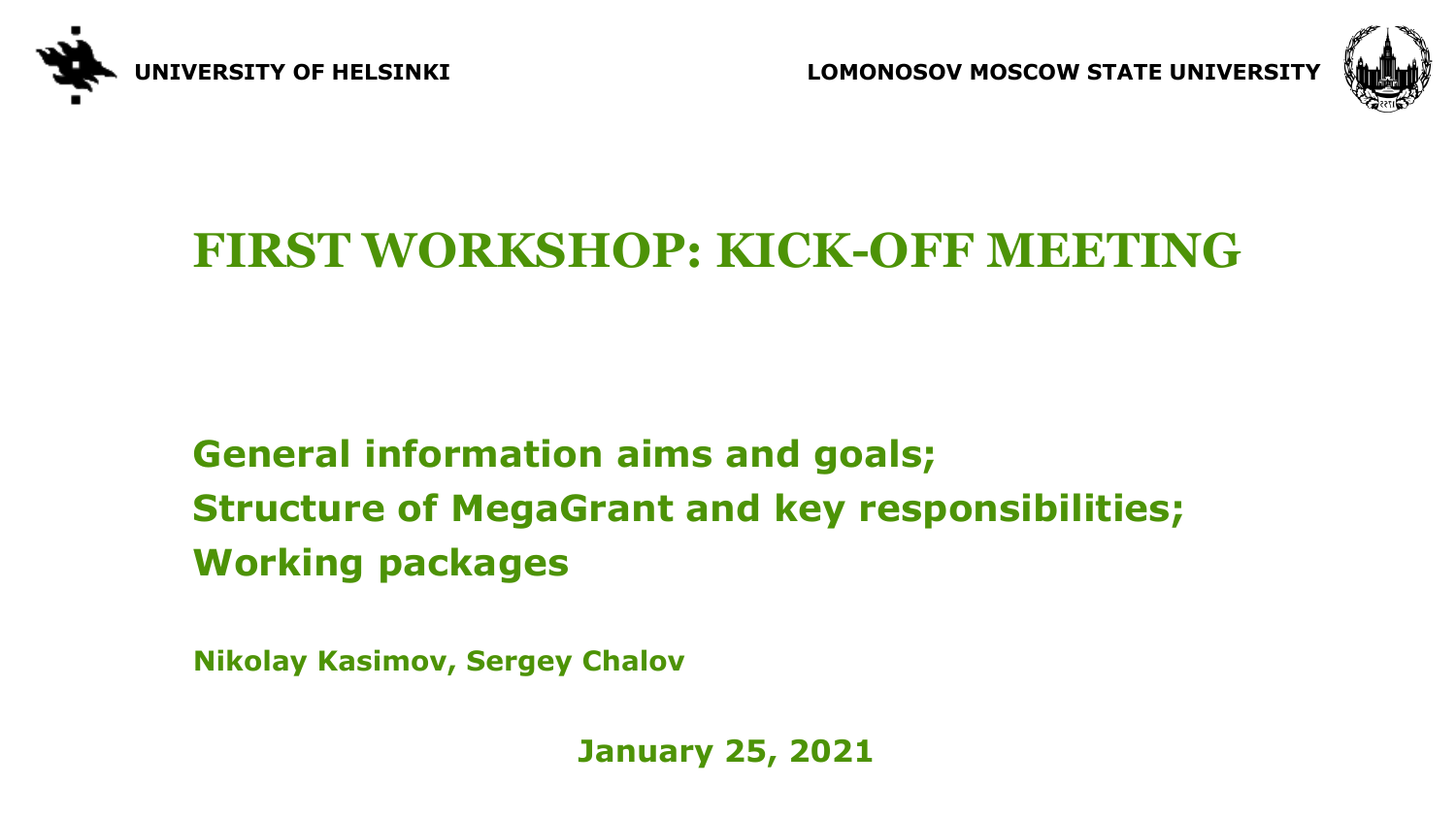# General information

## **Megapolis - heat and pollution island: interdisciplinary hydroclimatic, geochemical and ecological analysis**

Project goal:

- Develop novel approach of integrated hydrometeorological, geochemical and environmental analyses of megacities to provide state-of-the art in observation and modeling of urban air-soil-water exchanges
- Establishing of new laboratory in MSU (faculty of geography)



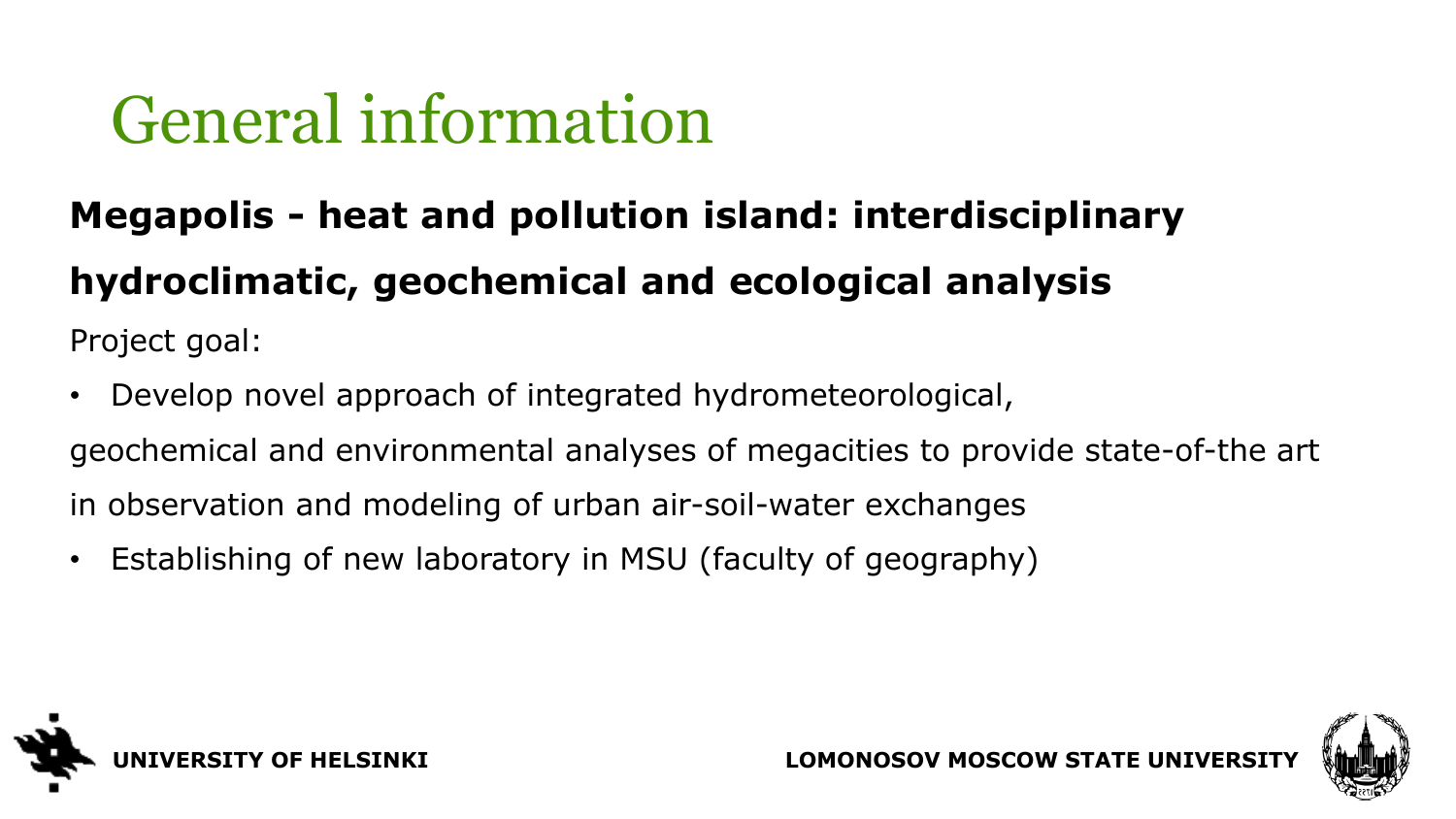# Project duration and budget

3 years

## $90$  MRub = 1 MEuro





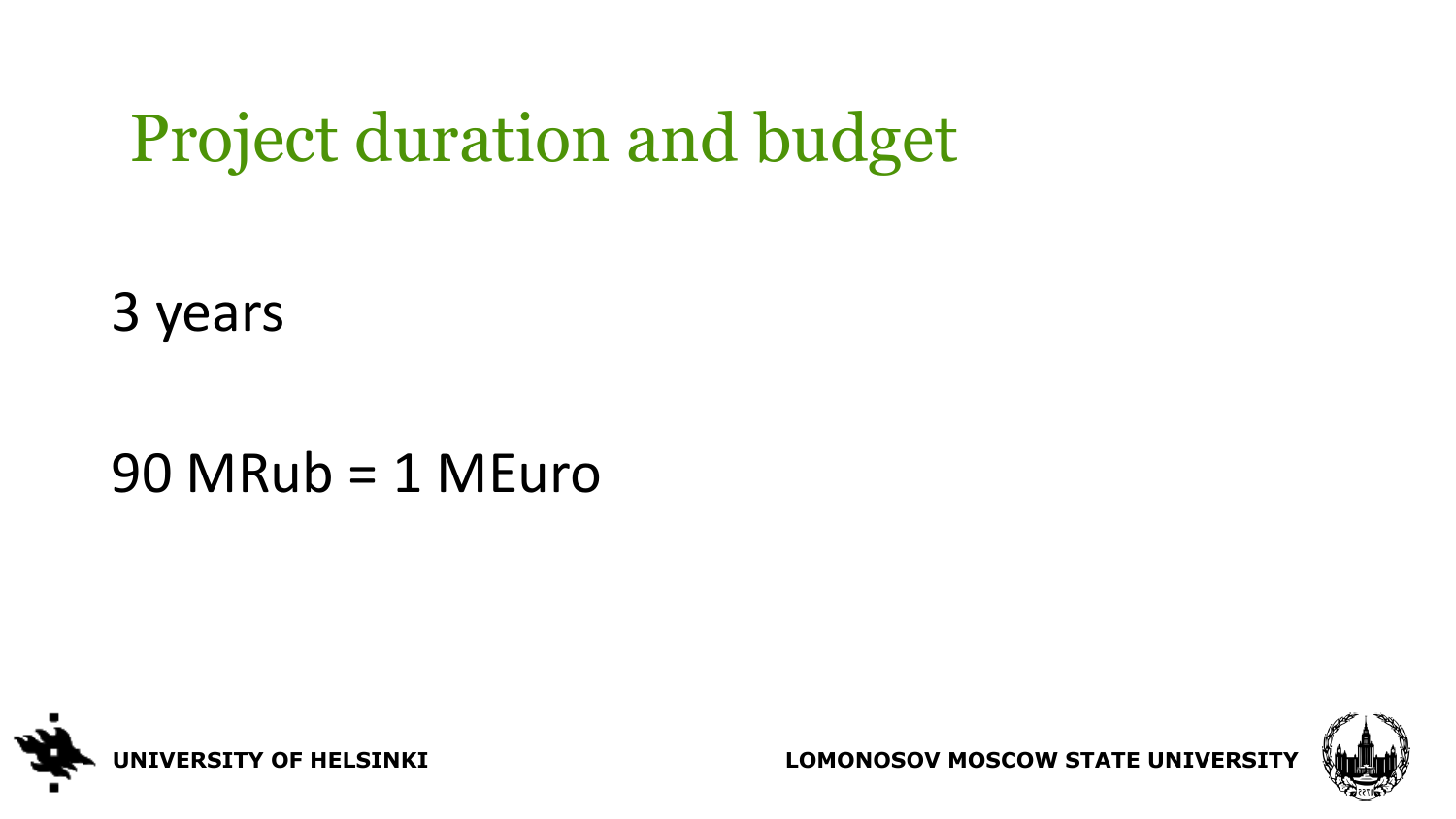# Project participants

#### **Faculty of Geography at Lomonosov Moscow State University**

- Department of Meteorology and Climatology
- Department of Landscape Geochemistry and Soil Geography
- Department of Land Hydrology
- Department of Biogeography
- Department of Cartography and Geoinformation

## **Skobeltsyn Institute of Nuclear Physics (SINP MSU)**

#### **MSU Computer Center**

**University of Helsinki (Helsinki, Finland)**



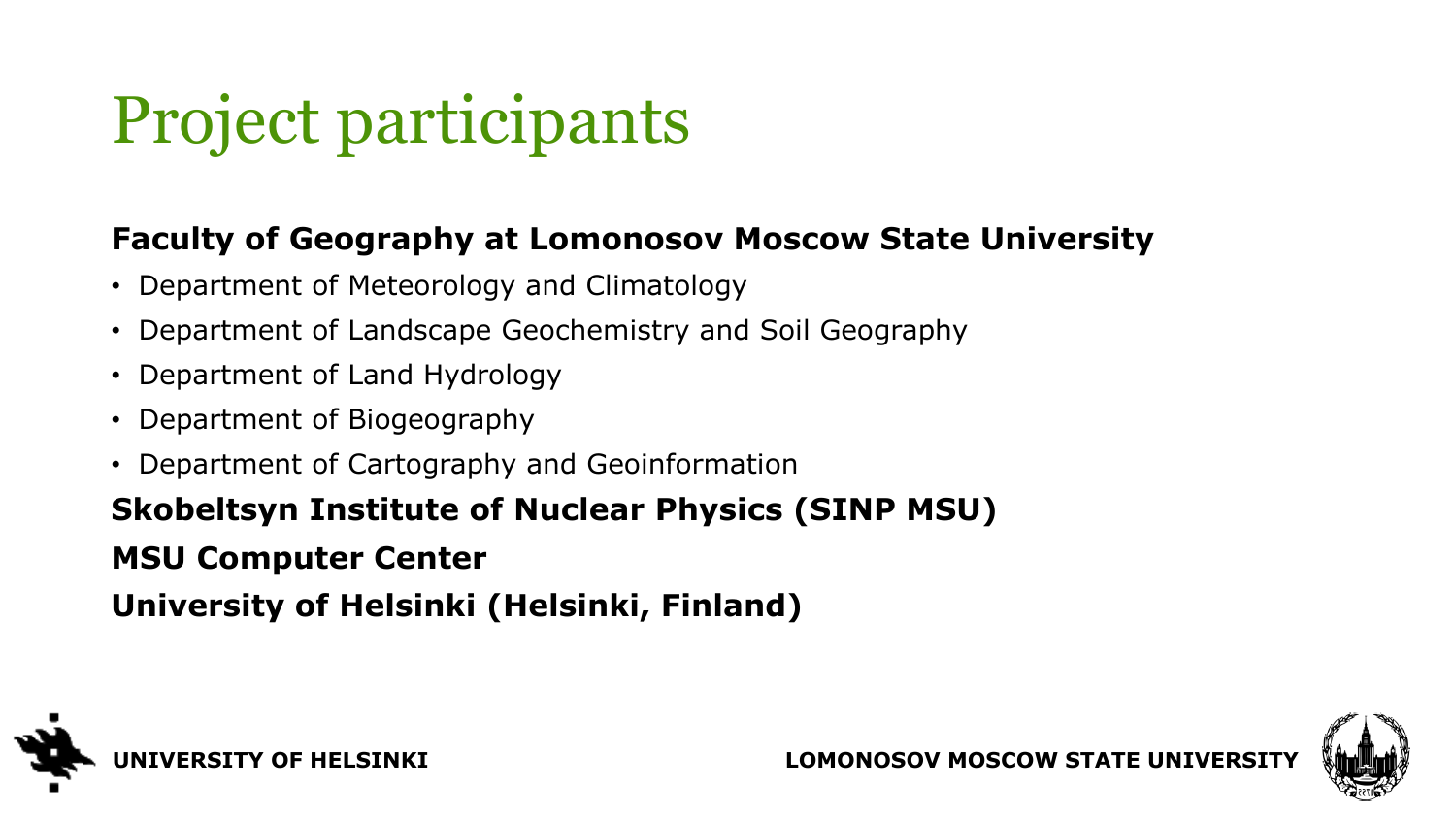## Project structure

- 7 objectives 7 work packages 7 groups of expected results
- Each working package 2-3 tasks

Laboratory of Urban Environment and Climate umbrella, which will be organized at the Faculty of Geography of MSU, will combine the advantages of high-level interdisciplinary research in the Earth sciences with integral approaches to the assessment and analysis of pollution accumulation and distribution processes in urbanized areas of special climate



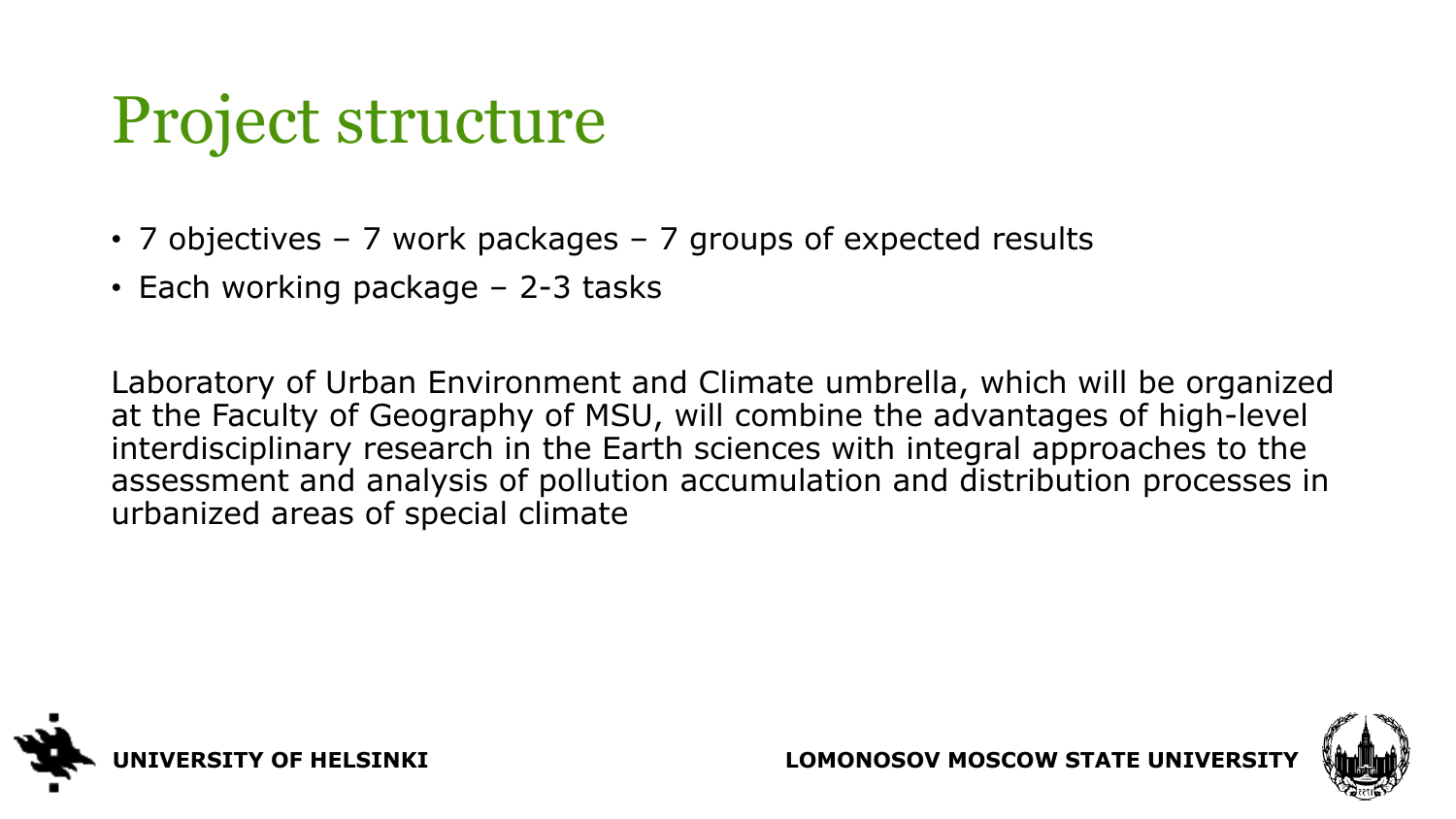#### **WORKING PACKAGE 1**

### The first-priority unsolved problems of observation, analysis and comprehension of environments inherent in megapolis

- Task 1.1 Training, technology transfer, and know-how on integrated urban environmental observations
- Task 1.2 Upgrading existing stations and updating software and instrumentation for interdisciplinary hydroclimatic, geochemical and ecological observations in Moscow urban environment



Interactions of urban environment components as a fundamentals for the new integrated technology of hydrometeorological, geochemical and ecological assessment of megacity



#### **UNIVERSITY OF HELSINKI LOMONOSOV MOSCOW STATE UNIVERSITY**

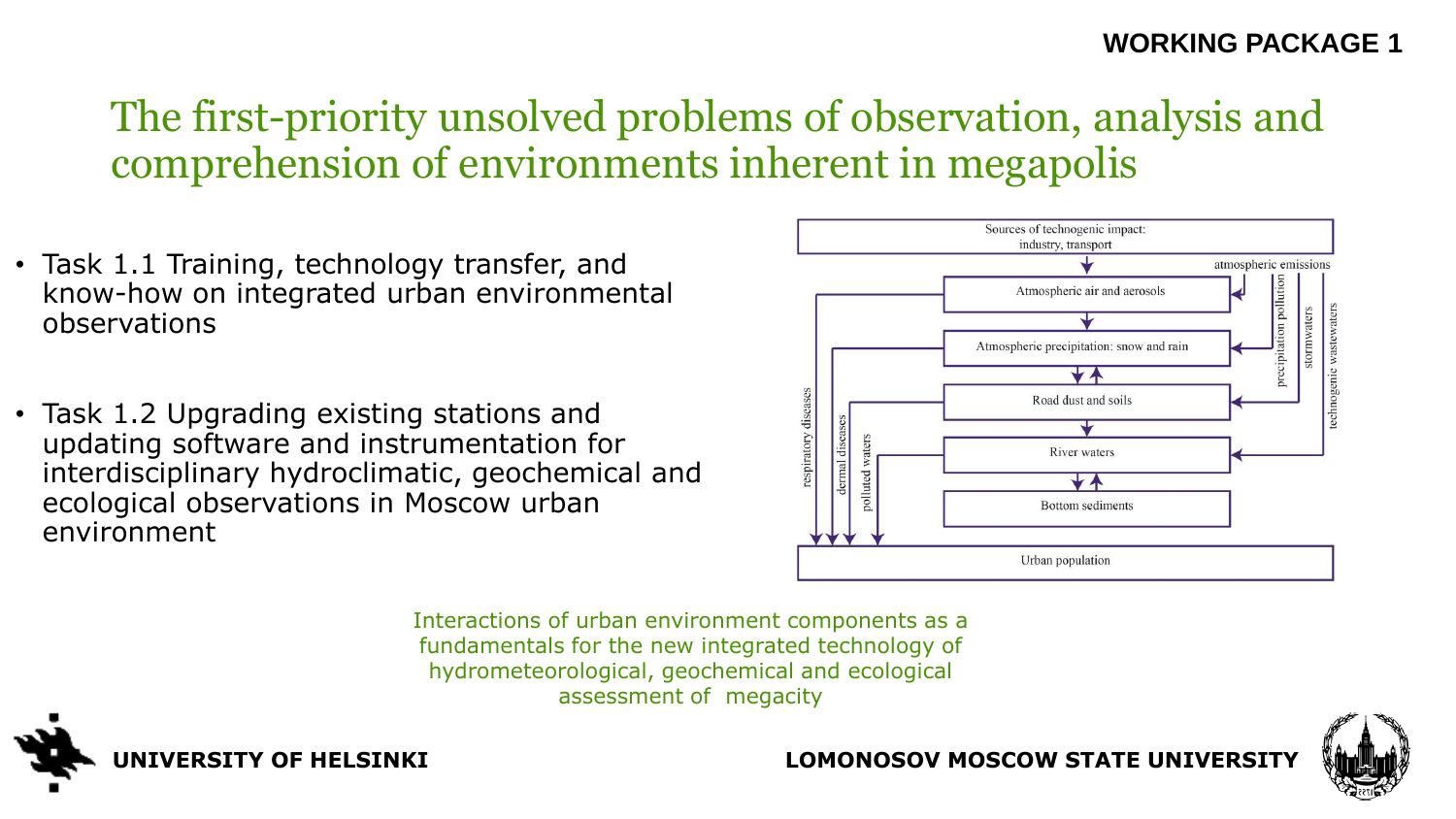### Daily and seasonal aerosol dynamics in urban air

- Task 2.1 Measurement of the physical-chemical properties of urban aerosols
- Task 2.2 Study of aerosols formation and transport in urban boundary layer based on hydrodynamic turbulence-resolving models

At the Meteorological Observatory of Moscow State University, a *Supersite of a continuous system for analyzing of the urban environment* will be created



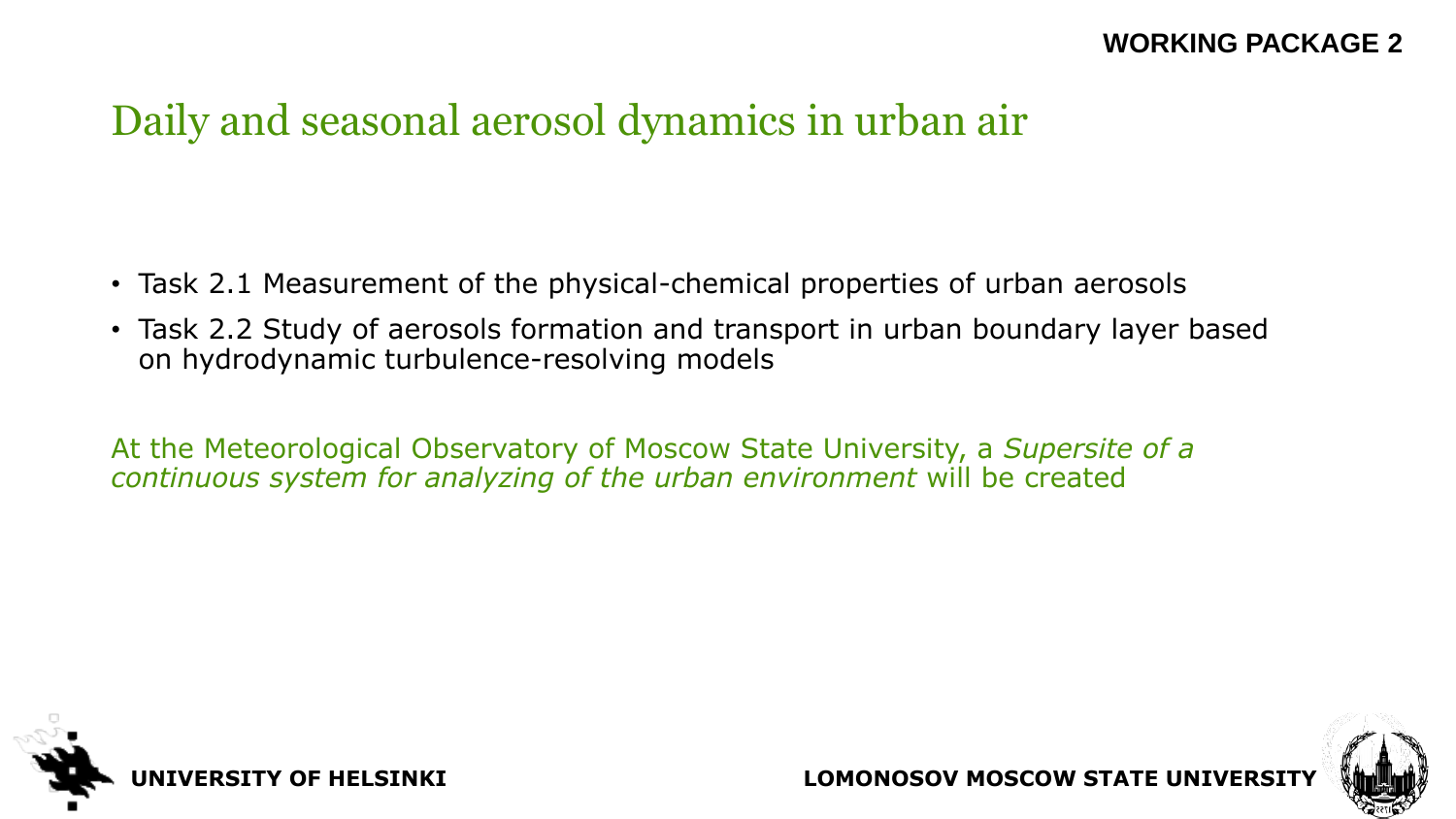The interaction of atmospheric aerosol with solar radiation and heat island in the urban environment and the synergy of the influence of heat waves and air pollution on population mortality

- Task 3.1 The analysis of long-term variability of atmospheric aerosol and its dynamics during the COVID-19 pandemic and their relationship with heat island.
- Task 3.2. Atmospheric urban aerosols in the city environment with account of its morphology, and their relationship with solar radiation and the urban heat island.
- Task 3.3. Synergistic effects of heat waves and air pollution on urban mortality.



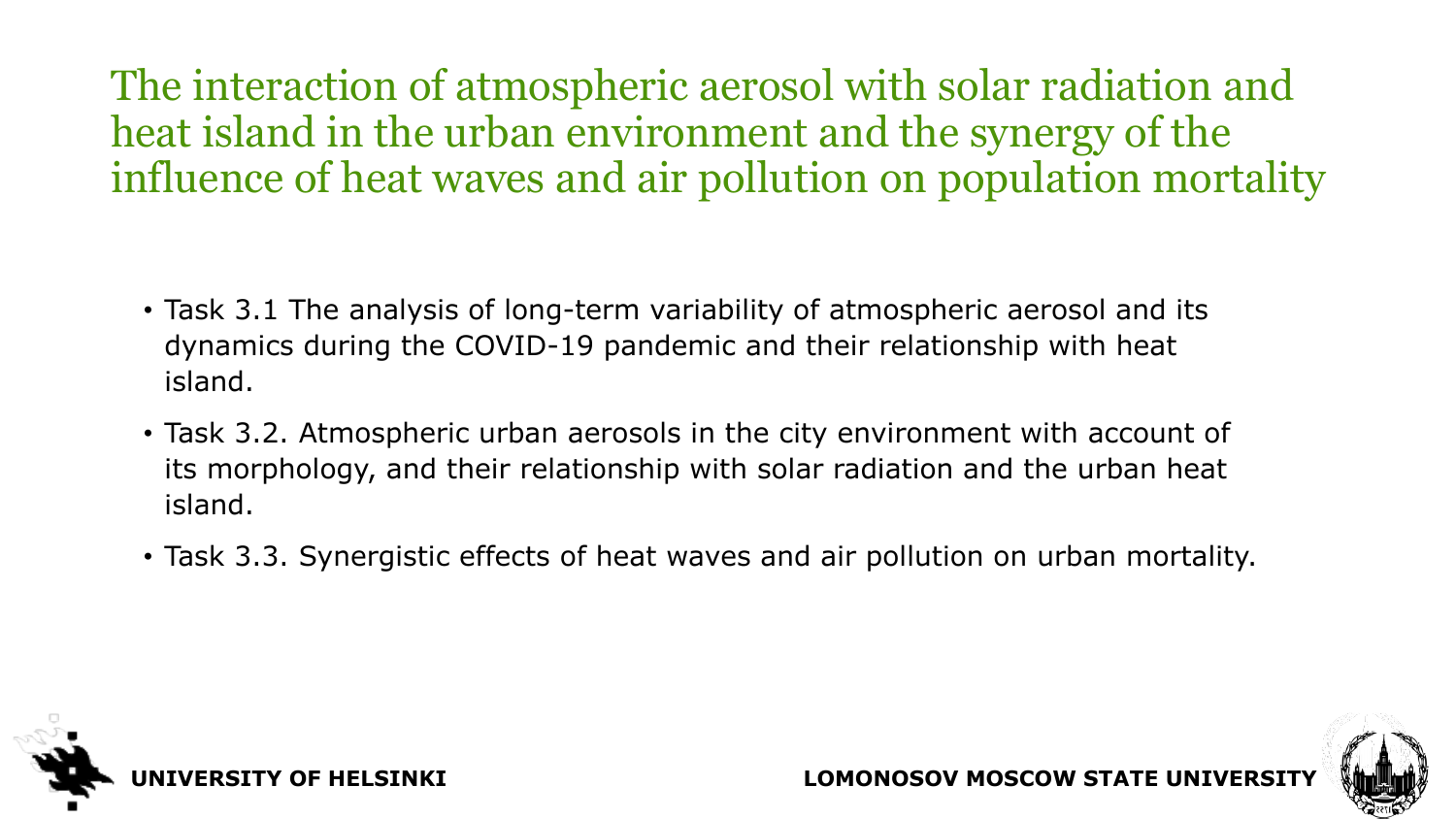Creation of concept and methods of calculation of the megaurban planetary boundary layer (PBL) serving as physical object framing the climate-biosphere/technosphere system inherent in megapolis

- Task 4.1: Creation and empirical validation of the concept and methods of calculation of the unstable atmospheric surface layer inherent in megapolis, instead of the Monin-Obukhov similarity theory disregarding self-organisation of convective turbulence
- Task 4.2: Creation and empirical validation of the concept and methods of calculation of the stable atmospheric surface layer inherent in megapolis, instead of the Monin-Obukhov similarity theory
- Task 4.3 Further development of the concept of mega-urban PBLs as physical objects framing and essentially affecting the air, water and soil pollution, heat islands and other phenomena of interdisciplinary nature inherent in the climate-megapolis system



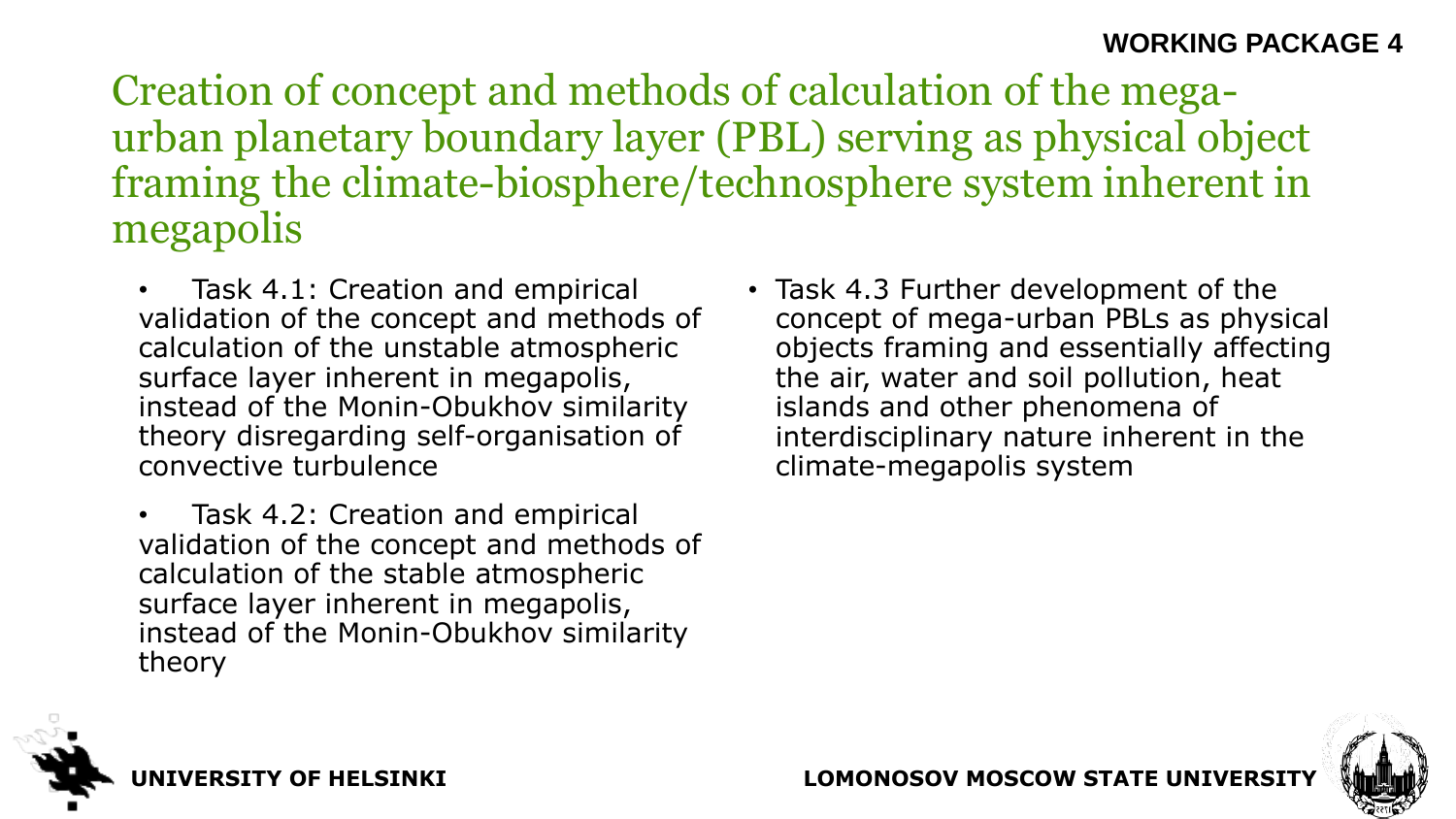### Chemical composition of atmospheric precipitation, soil, dust and surface water

- Task 5.1 Component-based geochemical assessment of various environments
- Task 5.2 Water surface geochemistry observational network to study daily and seasonal chemical flux variability in Moscow

Study pollution resulting from industrial and transport emissions and their migration in the atmosphere (macro-regional transport), and partly accumulated in road dust, snow cover, soils and surface waters



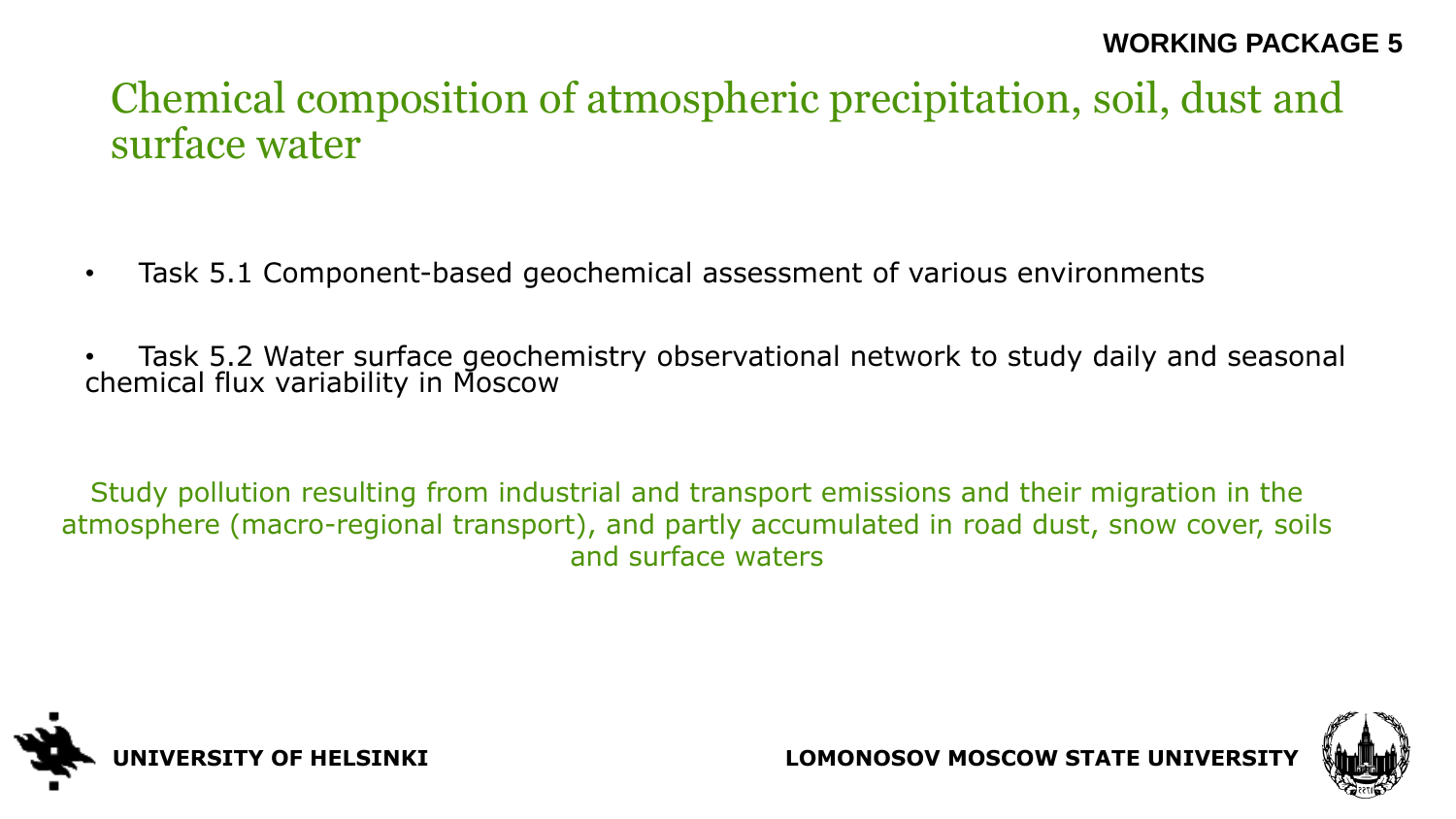### Interrelations and chemical (microparticles) transfer between urban atmosphere, soils and surface water

6.1 Supradisciplinary (i.e. simultaneous multi-, inter- and transdisciplinary) and multidisciplinary (physics, chemistry, biology, meteorology, etc.) scientific framework

• Task 6.2 Conceptual and integrated analysis of urban atmospheric and environmental pollution formation, effects and feedback

Holistic concept which can integrate knowledge on various processes and phenomena in urban atmosphere and environment, their interactions and feedbacks



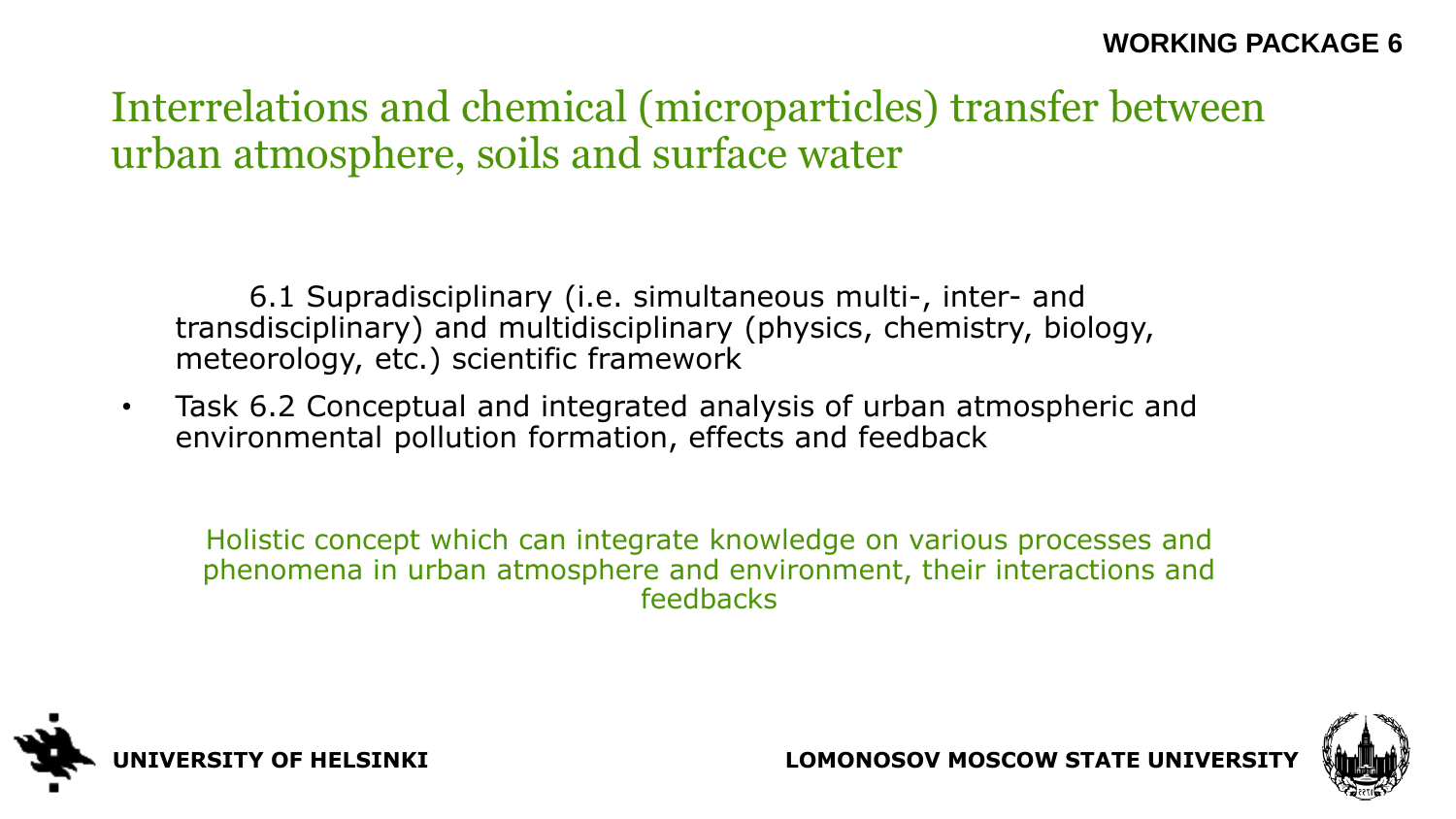#### **WORKING PACKAGE 7**

### Design and management of new Laboratory of Urban Environment and Climate

- Task 7.1 Results dissemination
- Task 7.2 Establishment of a continuous, comprehensive measurements network under Laboratory of Urban Environment and Climate for urban Moscow observations

#### Creation of new **Laboratory of Urban Environment and Climate** on the basis of Faculty of Geography MSU

The head of the Laboratory – foreign member of RAS prof. Markku Kulmala



**UNIVERSITY OF HELSINKI LOMONOSOV MOSCOW STATE UNIVERSITY** 

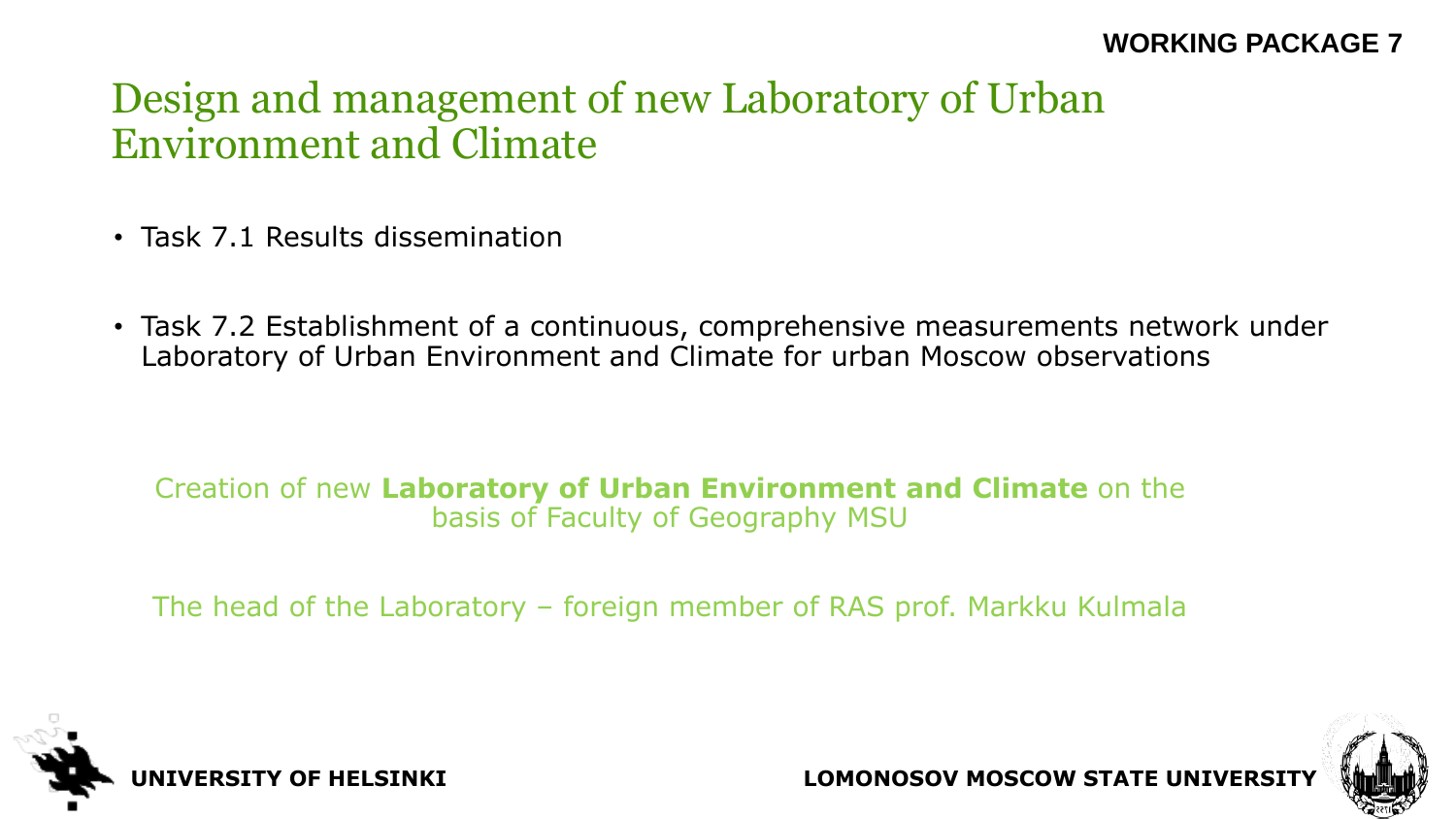# Key performance indicators of the scientific research project

Number of articles by the leading scientist in the scientific journals (Web of Science: Q1, Q2) in collaboration with the academic staff members or written independently by the academic staff members in the selected field of studies:

> **2 – in 2021; 6 – in 2022; 7 – in 2023**